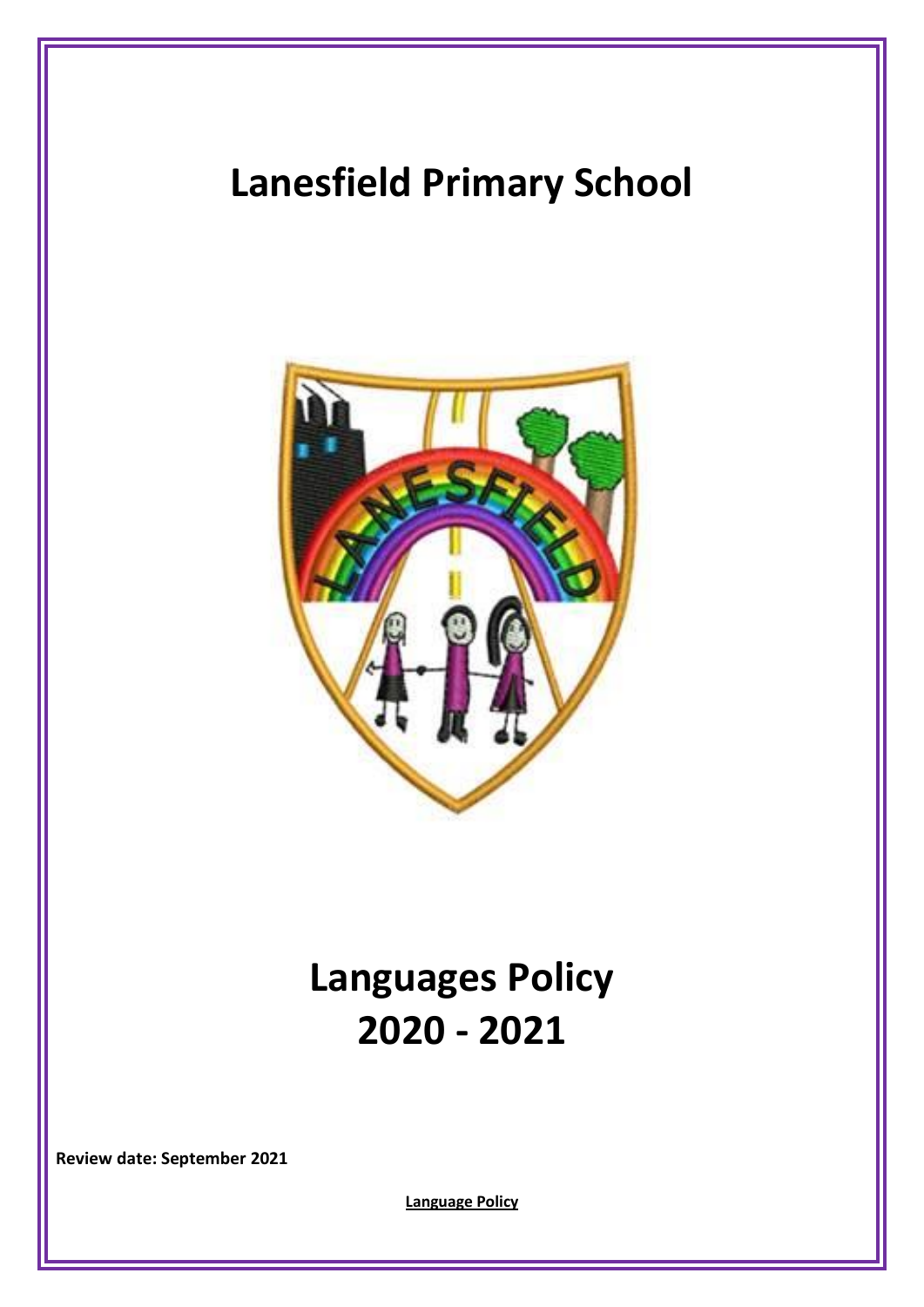This policy was updated and reviewed by Teri-leann Roberts June 2020.

## **Intent**

At Lanesfield, we understand to learn a language is to have one more window from which to look at the world and feel at home.

The skills, knowledge and understanding gained make a major contribution to the development of children's oracy and literacy and to their understanding of their own cultures and those of others.

At Lanesfield Primary, we want to prepare our children for life as citizens of a global community. By introducing a different language at an early age, we want to spark children's interest in languages and provide them with foundational listening, speaking, reading and writing skills to allow them to communicate with others.

It is our aim to provide the foundations for learning further languages, equipping pupils to study and work in other countries.

Our language curriculum is further supported by the use of ICT. 1:1 IPads provide opportunities for our children to read and listen to phrases and stories in another language and provide a blended learning companion that is responsive with the user, enabling them to develop independence and accuracy.

## **Aims**

- To capitalise on the ability of young pupils to rapidly acquire passive and active knowledge of another language
- Where possible and relevant, to embed the language into the main primary curriculum
- To broaden the culture awareness of the pupils and to foster positive attitudes to language learning, speakers of other languages and other cultures
- To create confident language learners who enjoy languages, who can express their thoughts and ideas in another language and can understand and respond to its speakers both in speech and writing
- To use the target language in the lessons as much as possible.

### **Inclusion**

All pupils are equally valued, including those who need extra support for a range of educational needs and more able pupils.

To ensure that all pupils recognise and fulfil their potential the following strategies for differentiation are employed.

- Use of visual aids/gestures
- Choral and individual repetition (conversations can be recorded on showbie)
- Physical responses to questions
- Open and closed questions
- Multiple choice questions
- Tasks with small, clearly identified steps
- Practical activities
- Higher achievers encouraged to lead specific language tasks
- Use of FLA, classroom assistant or class-teacher to support some learners
- Appropriate pupil grouping
- Differentiated written work
- ICT resources which scaffold and challenge all pupils.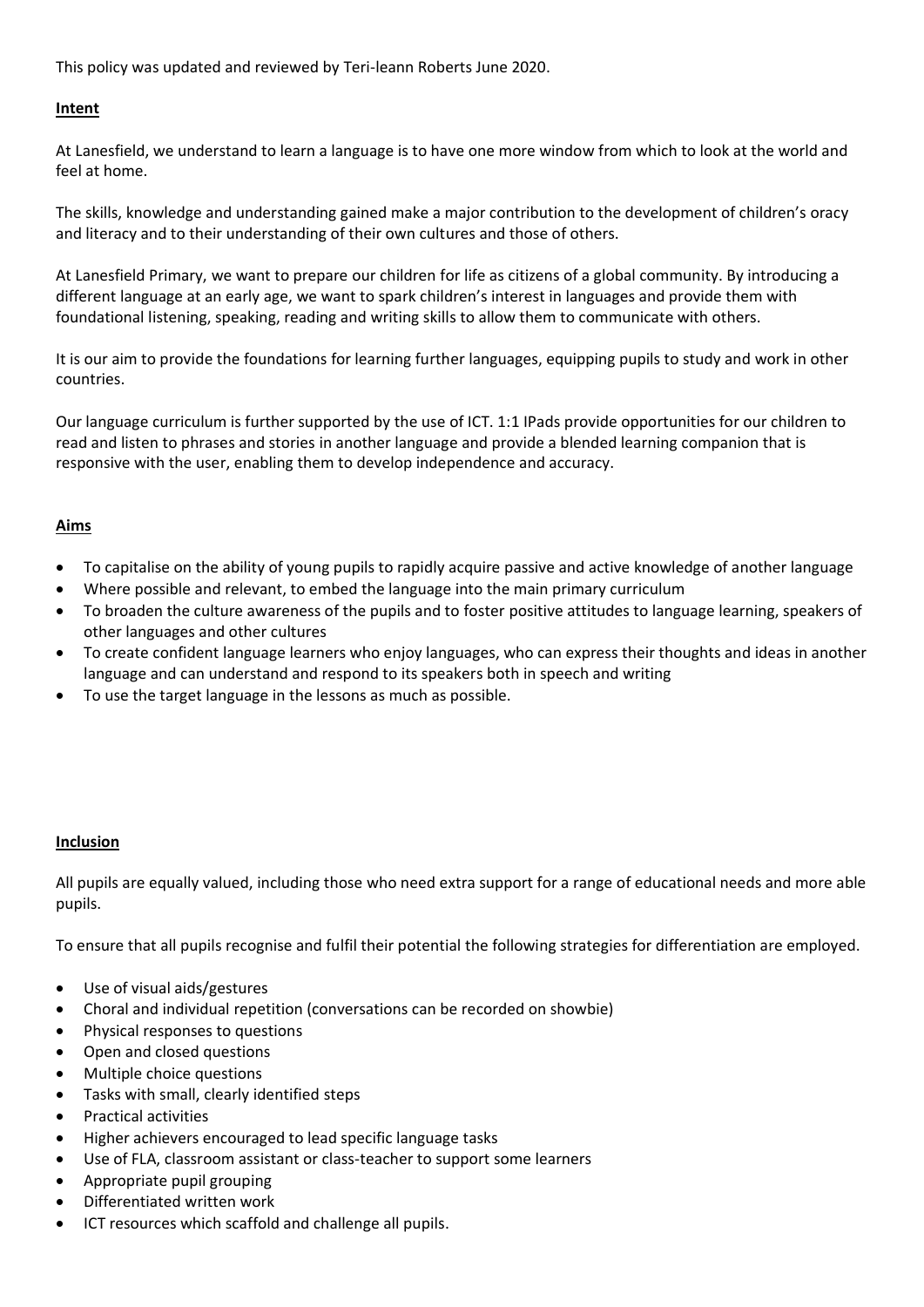Learning a language in the primary phase should be a positive experience for all pupils. Differentiation is essential if all pupils are to regularly experience success.

## **Methodology**

The learning of a foreign language should be enjoyable and relevant for all pupils and a variety of approaches and activities should be used to challenge, motivate and sustain interest.

Lessons will be interactive and will provide an appropriate balance of spoken and written language and should lay the foundations for further foreign language teaching at key stage 3. The focus will be on practical communication. Lessons should enable pupils to understand and communicate ideas, facts and feelings in speech and writing.

Approaches and activities include:

- Almost exclusive use of the foreign language during lessons
- A media report of work which develops with the children throughout KS2
- Providing opportunities in each lesson for pupils to use and practise what they have learnt
- ICT opportunities throughout including Duolingo and Showbie speech to record conversations
- Learning songs, rhymes and stories
- Focus on grammatical structures and phonology
- Pair-work and group work
- Use of authentic materials]
- Written activities to reinforce learning

## **Objectives of the curriculum**

Children will be taught a range of knowledge of skills in key stage 2. They will focus on high-quality language education which will help pupils gain fluency and understanding of the Spanish language and culture.

Pupils should be taught to:

- Listen attentively to spoken language and show understanding by joining and responding (this can be recorded on showbie)
- Explore the patterns and sounds of language through songs and rhymes and link the spelling, sound and meaning of words
- Engage in conversations; ask and answer questions; express opinions and resond to those of others; seek clarification and help
- Speak in sentences, using familiar vocabulary, phrases and basic language structures
- Develop accurate pronunciation and intonation so that others understand when they are reading aloud or using familiar words and phrases
- Present ideas and information orally to a range of audiences
- Read carefully and show understanding of words, phrases and simple writing
- Appreciate stories, songs, poems and rhymes in the language
- Broaden their vocabulary and develop their ability to understand new words that are introduced into familiar written material, including through using a dictionary
- Write phrases from memory, and adapt these to create new sentences, to express ideas clearly
- Understand basic grammar appropriate to the language being studied, including (where relevant): feminine, masculine and neuter forms and the conjugation of high-frequency verbs; key features and patterns of the language; how to apply these, for instance, to build sentences; and how these differ from or are similar to English.

### **Embedding MFL in the curriculum and exploiting opportunities**